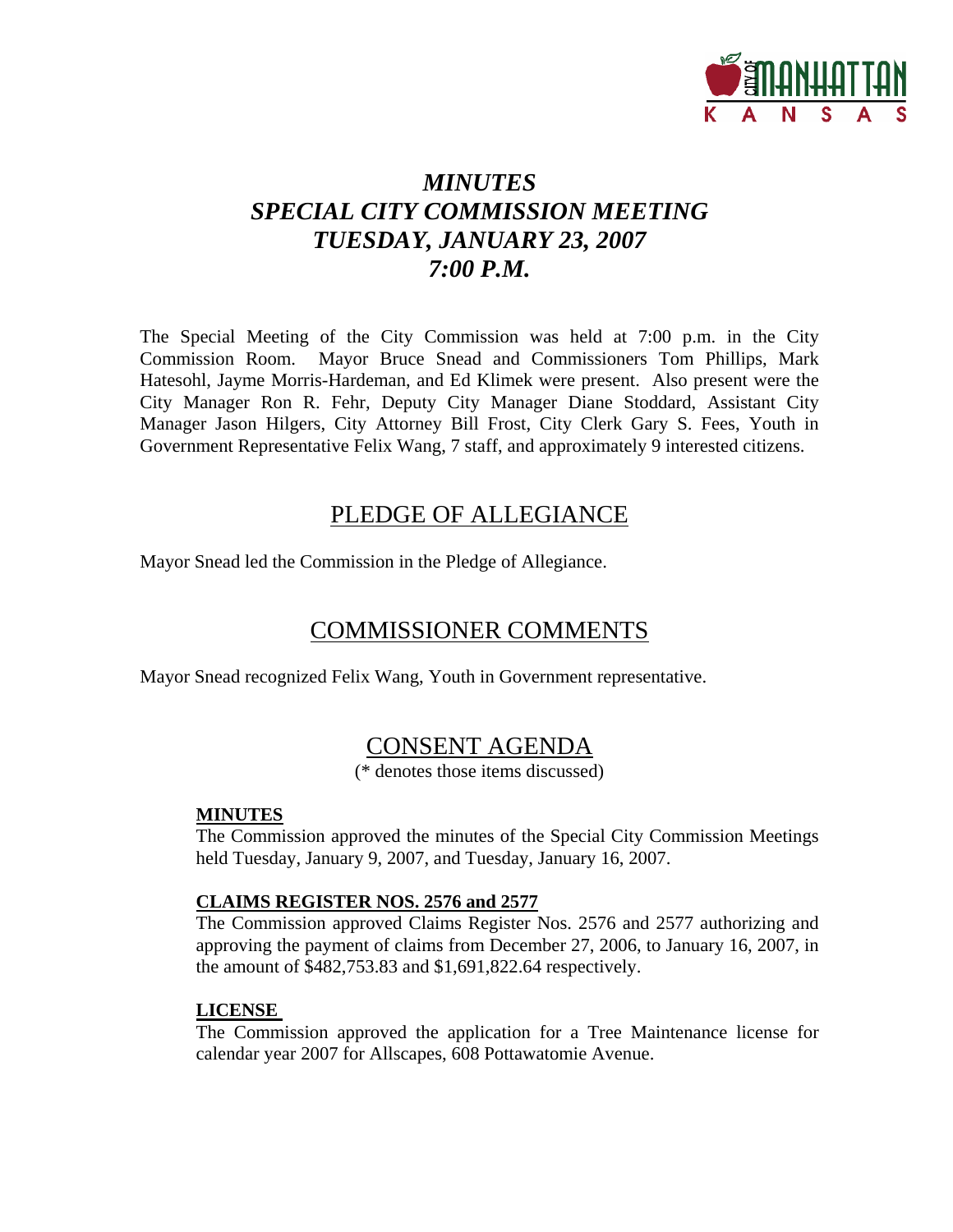# **FINAL PLAT – GRAND MERE VANESTA, UNIT 3**

The Commission accepted the easements and rights-of-way, as shown on the Final Plat of Grand Mere Vanesta, Unit 3, generally located north of the existing Vanesta Drive and Churchill Street intersection, based on conformance with the Manhattan Urban Area Subdivision Regulations.

# **ORDINANCE NO. 6602 – REPEAL – SALE OF FIREARMS**

The Commission approved Ordinance No. 6602 repealing Article II of Chapter 13.5 of the Code of Ordinances relating to the sale of firearms.

# **ORDINANCE NO. 6603 – AMEND – K-MART PUD**

The Commission overrode the Planning Board's recommendation and approved Ordinance No. 6603 amending the Final Development Plan of the K-Mart Commercial Planned Unit Development, located at the K-Mart Shopping Center, 401 East Poyntz Avenue, and Ordinance Nos. 4635 and 6359, as proposed, based on the findings in the Staff Report, with the eleven (11) conditions of approval, as listed in the Staff Report *(See Attachment No. 1)*, as recommended by the Manhattan Urban Area Planning Board, and with the new Condition No. 12, as recommended by City Administration.

# **\* FIRST READING – NO PARKING – DENISON AVENUE (ANDERSON AVENUE TO KIMBALL AVENUE**

Steve Hampton, Interim City Engineer, and Rob Ott, Acting Director of Public Works, provided additional information on the item and answered questions from the Commission.

The Commission approved first reading of an ordinance establishing a "No Parking" zone along both sides of Denison Avenue from Anderson Avenue to Kimball Avenue.

# **SET PUBLIC HEARING DATE – SPECIAL ASSESSMENTS – GENERAL OBLIGATION BONDS 2007-A**

The Commission set February 6, 2007, as the date to hold the public hearing levying special assessments against the benefiting property in the following twenty-eight (28) projects, which have been completed: *Abbott Acres Addition – Water (WA0604); Brookfield Addition, Unit 8 – Sanitary Sewer (SS0604), Street (ST0610), and Water (WA0607); Block 1 of Four Winds Village Addition – Sanitary Sewer (SS0510), Street (ST0516), and Water (WA0510); Grand Mere Vanesta, Unit 1 – Sanitary Sewer, Street, and Water (SP0505); Hackberry Addition, Unit 2 – Street (ST0518); Highland Meadows Addition, Unit 2 –*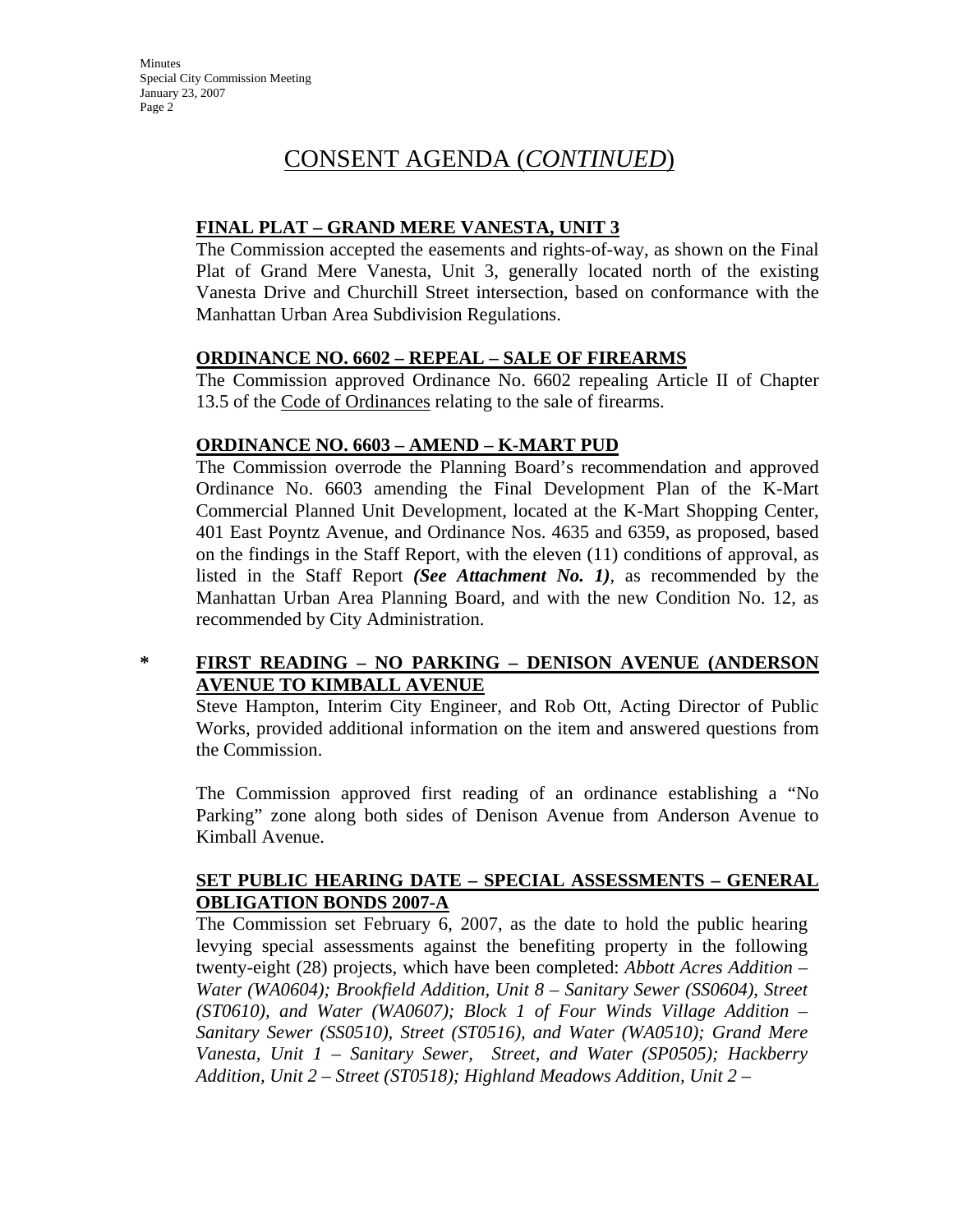# **SET PUBLIC HEARING DATE – SPECIAL ASSESSMENTS – GENERAL OBLIGATION BONDS 2007-A** *(CONTINUED)*

*Sanitary Sewer (SS0507), Street (ST0513), and Water (WA0507); Oak Hollow Addition, Unit 11 – Sanitary Sewer (SS0502), Street (ST0506), and Water (WA0502); Platt Addition – Sanitary Sewer (SS0511), Street (ST0517), and Water (WA0511); Prairie Lakes Addition, Unit 2 – Sanitary Sewer (SS0509), Street (ST0515), and Water (WA0509); Stone Pointe Addition, Unit 1 – Water (WA0608); Western Hills Addition, Unit 13 – Sanitary Sewer (SS0603), Water (WA0603), and Stormwater (SM0601); and Woodland Hills, Unit 5, Phase 2/Unit 6, Phase 1 – Sanitary Sewer (SS0516), Street (ST0523), and Water (WA0517).* 

## **RESOLUTION NO. 012307-B – PETITION – STONE POINTE ADDITION, UNIT TWO – STORM SEWER IMPROVEMENTS (SM0606)**

The Commission found the petition sufficient and approved Resolution No. 012307-B finding the stormwater (SM0606) improvements for Stone Pointe Addition, Unit Two, advisable and authorizing construction.

# **RESOLUTION NO. 012307-C – PETITION – STONE POINTE ADDITION, UNIT TWO – SANITARY SEWER IMPROVEMENTS (SS0624)**

The Commission found the petition sufficient and approved Resolution No. 012307-C finding the sanitary sewer (SS0624) improvements for Stone Pointe Addition, Unit Two, advisable and authorizing construction.

# **RESOLUTION NO. 012307-D – PETITION – STONE POINTE ADDITION, UNIT TWO - STREET IMPROVEMENTS (ST0630)**

The Commission found the petition sufficient and approved Resolution No. 012307-D finding the street (ST0630) improvements for Stone Pointe Addition, Unit Two, advisable and authorizing construction.

# **RESOLUTION NO. 012307-E – PETITION – STONE POINTE ADDITION, UNIT TWO - WATER IMPROVEMENTS (WA0628 )**

The Commission found the petition sufficient and approved Resolution No. 012307-E finding the water (WA0628) improvements for Stone Pointe Addition, Unit Two, advisable and authorizing construction.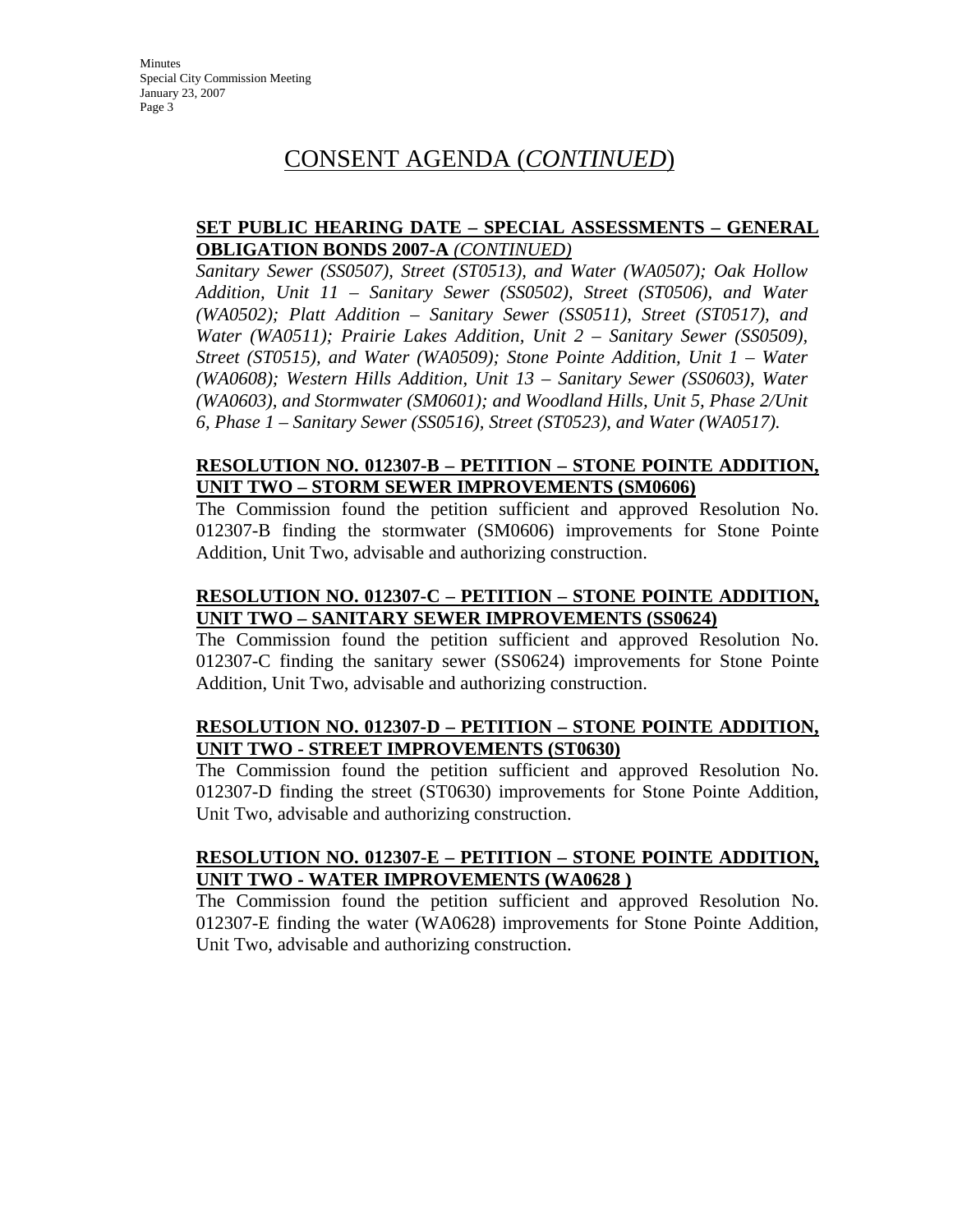# **AGREEMENT – ENGINEERING SERVICES – STONE POINTE ADDITION, UNIT TWO, IMPROVEMENTS (SM0606, SS0624, ST0630, WA0628)**

The Commission authorized the Mayor and City Clerk to execute an agreement with Schwab-Eaton, Inc., P.A., of Manhattan, Kansas, to perform engineering services for Stone Pointe Addition, Unit Two, Improvements (SM0606, SS0624, ST0630, WA0628).

# **RESOLUTION NO. 012307-F – EUREKA ADDITION – STREET IMPROVEMENTS (ST0613)**

The Commission found the revised petition sufficient and approved Resolution No. 012307-F finding the project advisable and authorizing construction and rescinding Resolution No. 091906-B for Eureka Addition Street Improvements (ST0613).

# **RESOLUTION NO. 012307-G – EUREKA ADDITION – WATER IMPROVEMENTS (WA0610)**

The Commission found the revised petition sufficient and approved Resolution No. 012307-G finding the project advisable and authorizing construction and rescinding Resolution No. 091906-D for Eureka Addition Water Improvements (WA0610).

# **AGREEMENT – FUTURE SALE OF PROPERTY - EUREKA ADDITION**

The Commission authorized the Mayor and City Clerk to enter into an agreement with SSF Development, of Manhattan, Kansas, regarding the future sale of property within the Eureka Addition.

# **AWARD – STATE VEHICLE BIDS**

The Commission authorized City Administration to purchase two (2) compact pickup trucks and three (3) one-half ton pickup trucks utilizing state vehicles bids.

# **AWARD – RUBBER TIRE FRONT-END LOADER**

The Commission authorized City Administration to purchase in the amount of \$117,691.00 a Model 426HT JCB rubber tire front-end loader from Sellers Tractor Company, of Salina, Kansas.

# **EMPLOYMENT AGREEMENT – CITY MANAGER**

The Commission authorized the Mayor and City Clerk to execute the modified Employment Agreement between the City of Manhattan and City Manager Ronald R. Fehr retroactive to the first pay period of 2007.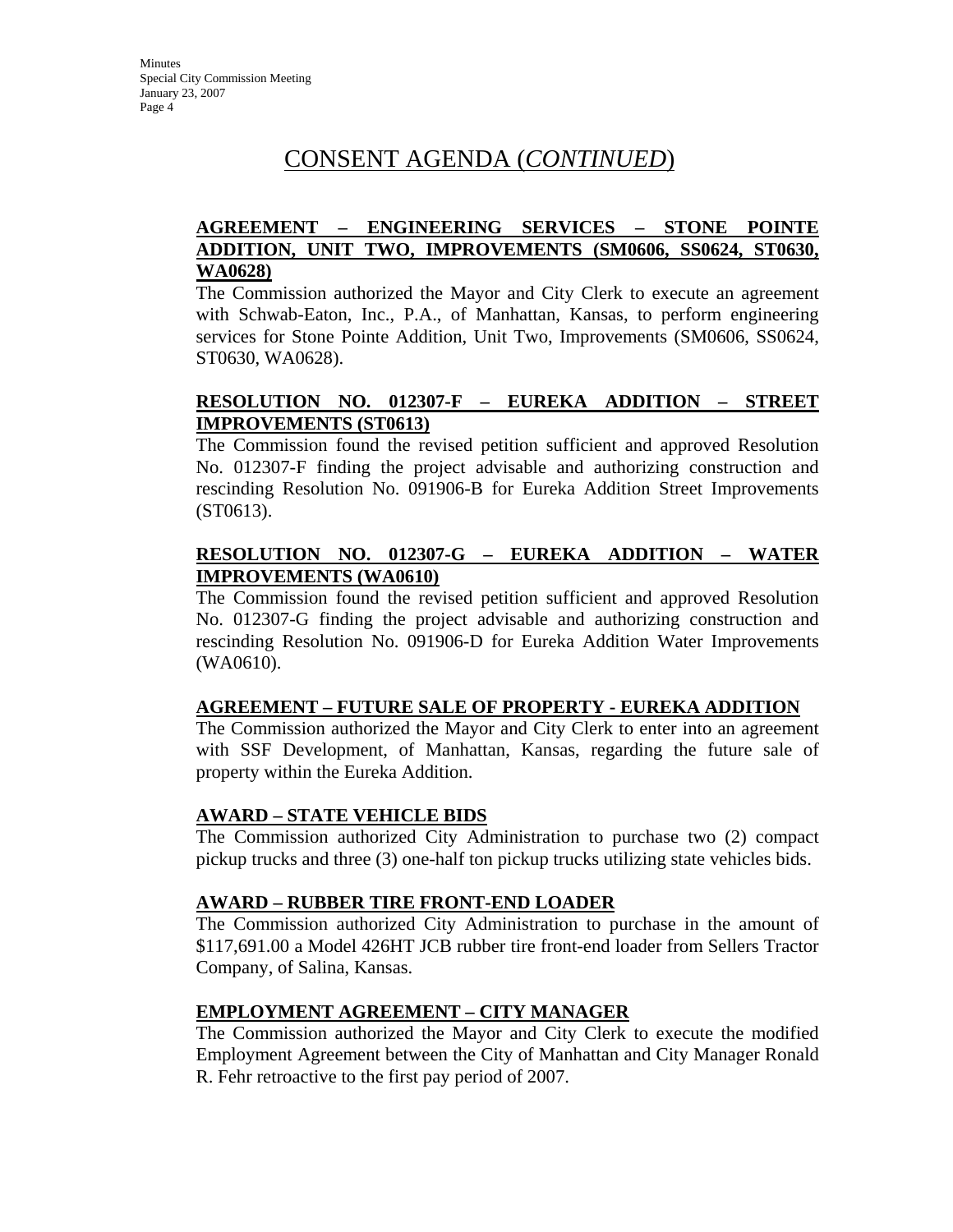#### **\* AGREEMENT – OPERATION OF CONCESSIONS**

Bernie Hayen, Director of Finance, provided information on the item and answered questions from the Commission.

Ron Fehr, City Manager, provided additional information on the item.

Dee R. Ross, 2304 Brockman, informed the Commission that it is a futile effort to change the Commissioners concept of thinking. He asked for additional information and commented on the Parks and Recreation theft of funds and misuse of City resources, and stated that someone is making a huge profit at taxpayers' expense.

Mayor Snead informed Mr. Ross that he did not agree with some of the comments made.

The Commission removed item from the table and approved the concession operating agreement between the City of Manhattan and Streeter Enterprises, LLC, for calendar year 2007.

#### **BOARD APPOINTMENTS**

The Commission approved appointments by Mayor Snead to various board and committees of the City.

#### *Board of Zoning Appeals*

Appointment of La Barbara J. Wigfall, 2602 Georgetown Place, to a three-year term. Ms. Wigfall's term begins immediately and will expire on December 31, 2009.

#### *Downtown Business Improvement District*

Re-appointment of Bruce Thierolf, 3163 Ella Lane, to a two-year term. Mr. Thierolf's term begins immediately and will expire on December 31, 2008.

#### *Riley County/Manhattan Health Board*

Re-appointment of Tim Bagby, 1409 Westwind Drive, to a two-year Citizen-At-Large term. Mr. Bagby's term begins February 1, 2007, and will expire January 31, 2009.

Re-appointment of Paul Stagner, 2015 Meadowmere Court, to a two-year Dentist term. Mr. Stagner's term begins February 1, 2007, and will expire January 31, 2009.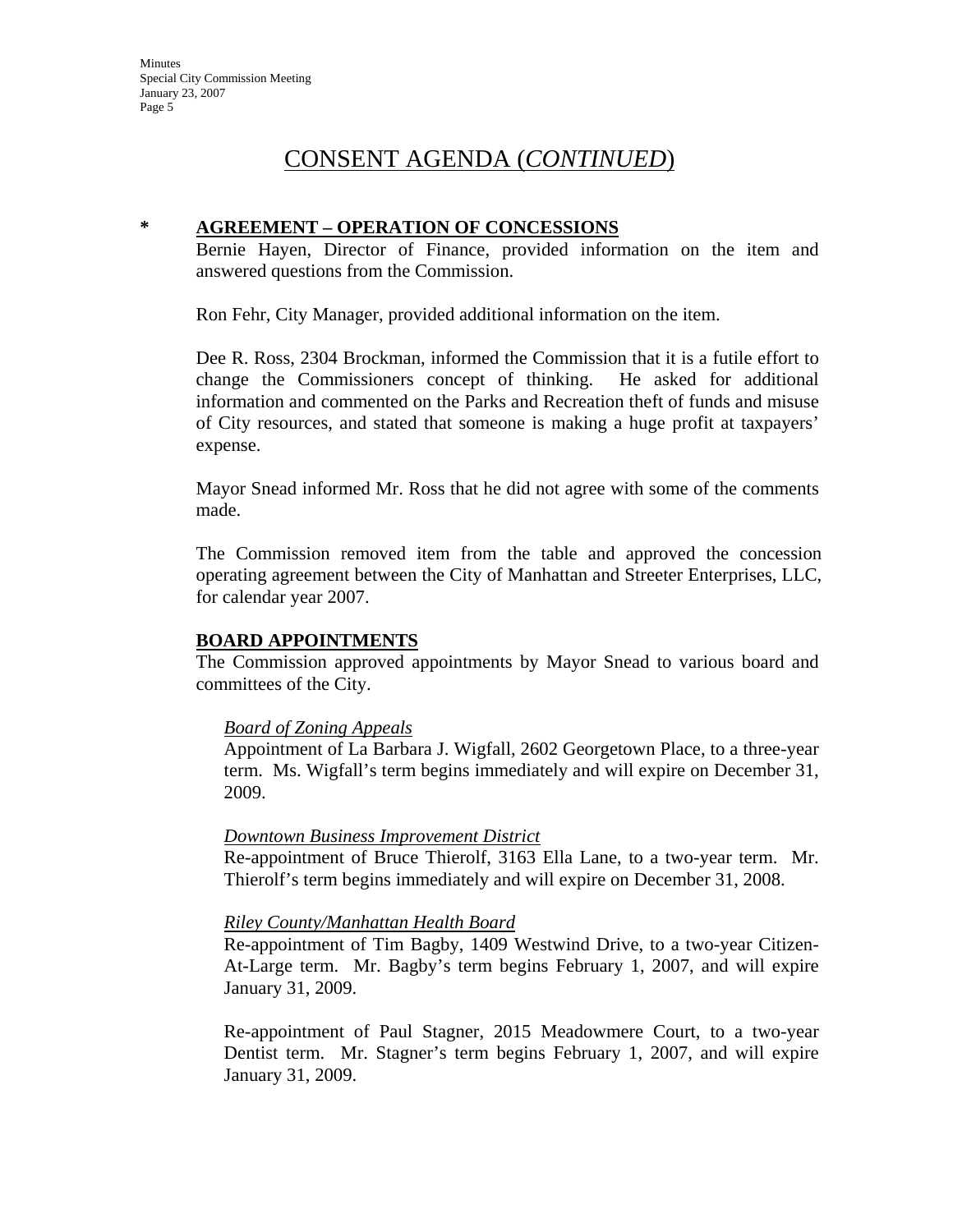# CONSENT AGENDA (*CONTINUED*)

## **BOARD APPOINTMENTS** *(CONTINUED)*

Appointment of Jo Hardy, 3224 Ashwood Circle, to a two-year Nurse term. Ms. Hardy's term begins February 1, 2007, and will expire January 31, 2009.

Appointment of Doreen Shanteau, 1208 Meadowlark Circle, to a two-year Citizen-Public Health/Env. Expertise term. Ms. Shanteau's term begins February 1, 2007, and will expire January 31, 2009.

#### *Social Services Advisory Board*

Appointment of Jane Gibson, 1427 Leavenworth Street, to a fill an unexpired term for Kevin Page. Ms. Gibson's term begins immediately and will expire on June 30, 2008.

After discussion, Commissioner Hatesohl moved to approve the consent agenda. Commissioner Phillips seconded the motion. On a roll call vote, motion carried 5-0.

# GENERAL AGENDA

#### **PUBLIC HEARING – ORDINANCE NO. 6604 - DOWNTOWN REDEVELOPMENT NORTH PROJECT AREA – EXPANSION OF TRANSPORTATION DEVELOPMENT DISTRICT**

Jason Hilgers, Assistant City Manager and Redevelopment Coordinator, presented the item and answered questions from the Commission.

Mayor Snead opened the public hearing.

Hearing no comments, Mayor Snead closed the public hearing.

# **ORDINANCE NO. 6604 - DOWNTOWN REDEVELOPMENT NORTH PROJECT AREA – EXPANSION OF TRANSPORTATION DEVELOPMENT DISTRICT**

Rob Ott, Acting Director of Public Works, answered questions from the Commission regarding traffic patterns and streets.

Jason Hilgers, Assistant City Manager and Redevelopment Coordinator, provided additional information on the modeling that has been done.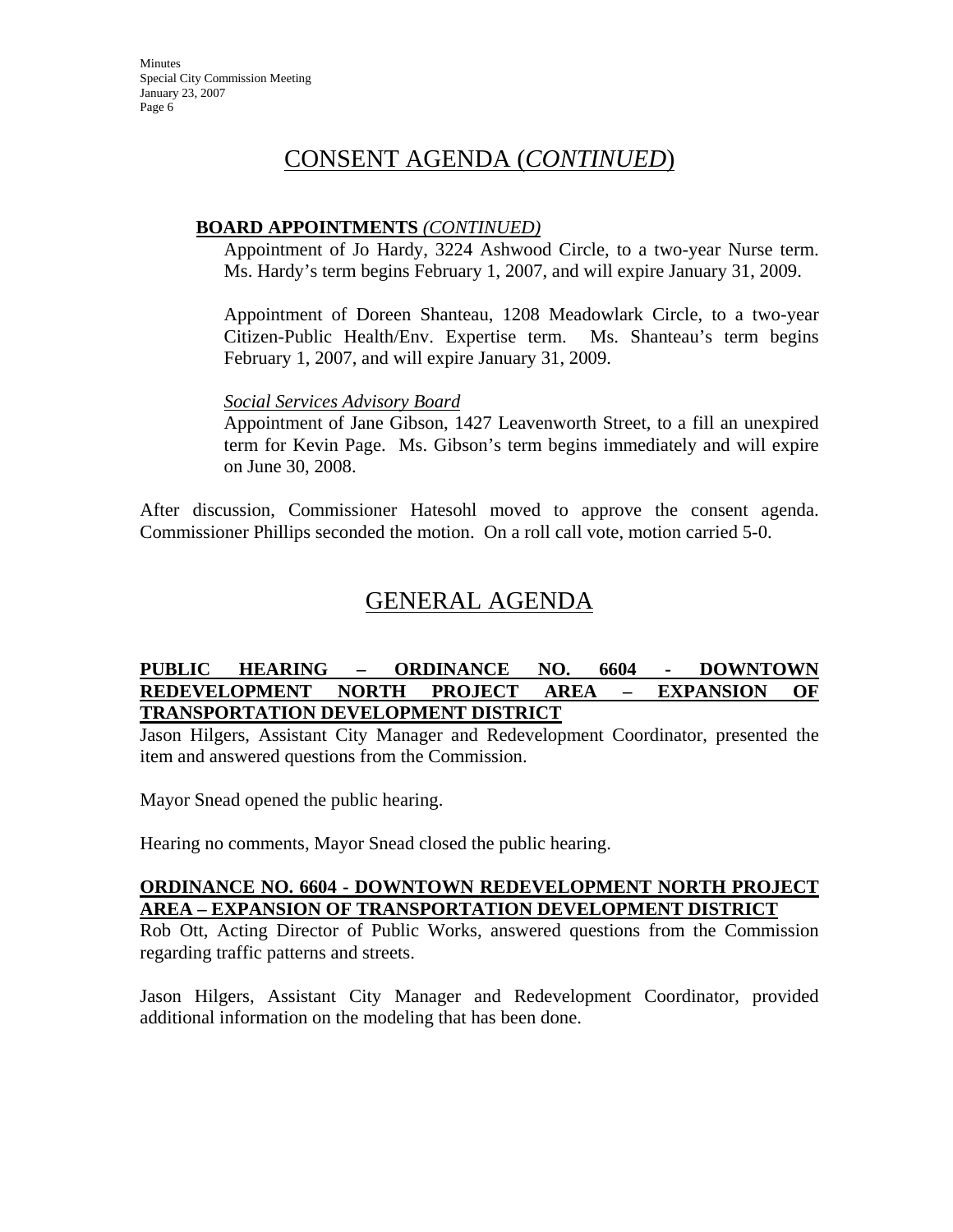# GENERAL AGENDA (*CONTINUED*)

# **ORDINANCE NO. 6604 - DOWNTOWN REDEVELOPMENT NORTH PROJECT AREA – EXPANSION OF TRANSPORTATION DEVELOPMENT DISTRICT**

#### *(CONTINUED)*

After discussion, Commissioner Phillips moved to approve Ordinance No. 6604 expanding the North Project Area Transportation Development District. Commissioner Hatesohl seconded the motion. On a roll call vote, motion carried 5-0.

# **POLICY RESOLUTION NO. 012307-A - PROHIBITION OF CONCEALED CARRY ON CERTAIN CITY PROPERTY**

Katharine Jackson, Assistant City Attorney, presented the item.

Ron Fehr, City Manager, provided clarification on City-owned locations being designated.

Katharine Jackson, Assistant City Attorney, responded to questions from the Commission.

Ron Fehr, City Manager; Curt Loupe, Director of Parks and Recreation; Katharine Jackson, Assistant City Attorney, and Mike Watson, Director, Riley County Police Department, provided additional information and answered questions from the Commission.

Felix Wang, Youth in Government representative, questioned how the concealed weapons would be enforced.

Katharine Jackson, Assistant City Attorney, stated that a violation would be reported to the Riley County Police Department for assistance and cited as a Class B misdemeaner. She said the violator would be prosecuted in district court, not municipal court.

Mike Watson, Director, Riley County Police Department, informed the Commission that he was in favor of property owners making their own decisions. He said that RCPD officers would enforce the law and didn't anticipate getting a lot of calls or problems with what's being proposed.

Dee R. Ross, 2304 Brockman, informed the Commission that this item wasn't published as was mentioned at the last meeting.

Mayor Snead and City Manager Ron Fehr informed Mr. Ross that the entire Commission packet is made available to the public and that an article had appeared on the item in the local newspaper that mentioned City-owned facilities being proposed.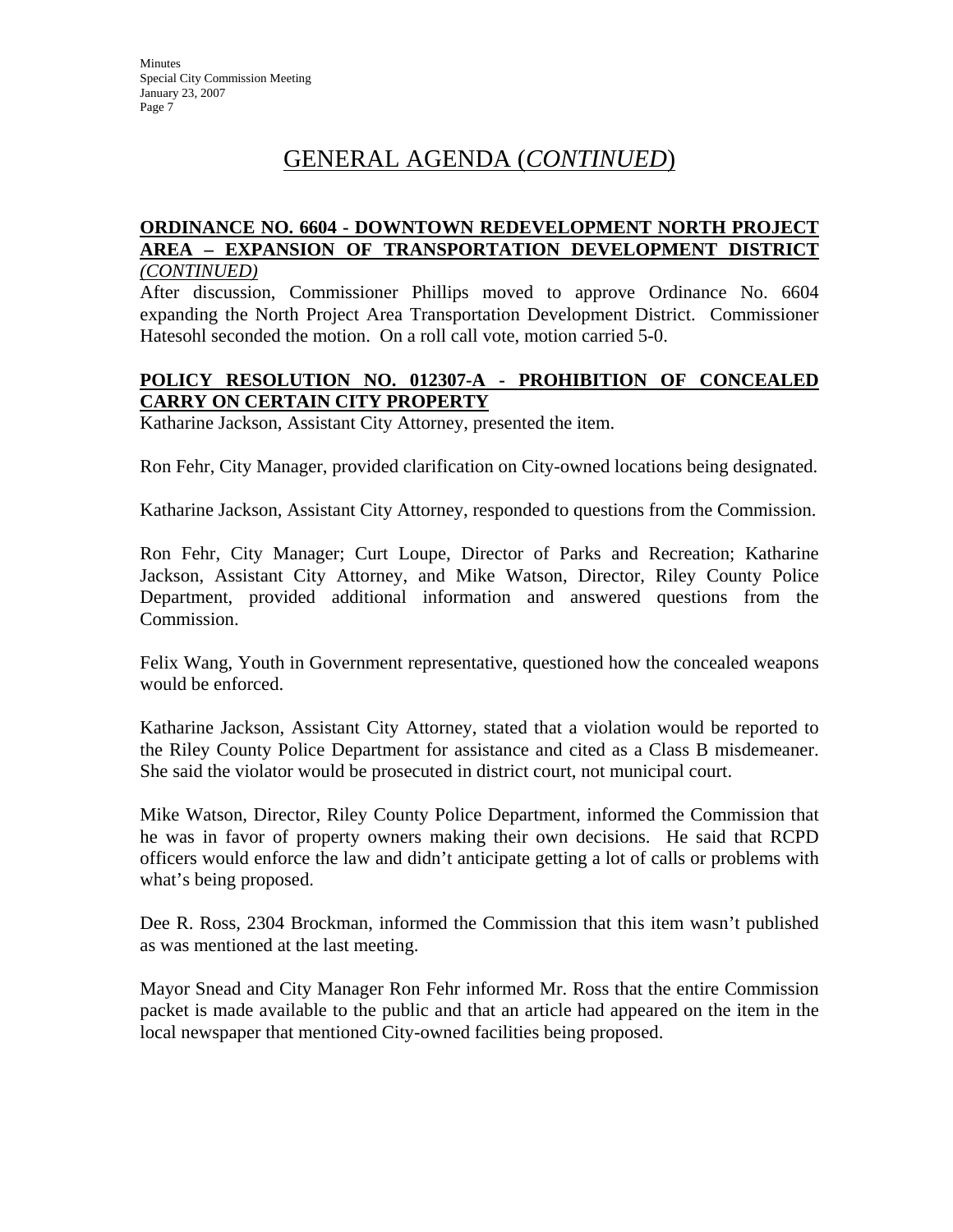# GENERAL AGENDA (*CONTINUED*)

# **POLICY RESOLUTION NO. 012307-A - PROHIBITION OF CONCEALED CARRY ON CERTAIN CITY PROPERTY** *(CONTINUED)*

After discussion, Commissioner Morris-Hardeman moved to approve Policy Resolution No. 012307-A identifying City-owned property where the carrying of concealed weapons is prohibited *(See Attachment No. 2)*. Commissioner Phillips seconded the motion.

Ron Fehr, City Manager, answered additional questions from the Commission and stated that the issue of non concealed guns on City-owned property could be investigated if the Commission is interested in addressing that issue.

On a roll call vote, motion carried 4-1, with Commissioner Hatesohl voting against the motion.

## **SALES AND PROPERTY TAX FEASIBILITY CONSULTANT – DOWNTOWN REDEVELOPMENT PROJECT**

Jason Hilgers, Assistant City Manager and Redevelopment Coordinator, presented the item. He then answered questions from the Commission.

Ron Fehr, City Manager, provided additional information on the item and said this will ensure a second due diligence effort.

Jason Hilgers, Assistant City Manager and Redevelopment Coordinator, provided additional information and answered questions from the Commission.

Ron Fehr, City Manager, provided additional information on the item.

Dee R. Ross, 2304 Brockman, stated to the Commission that this was another exercise in futility and voiced opposition to another study. He stated that the money is coming from the taxpayers and benefiting someone else.

After discussion, Commissioner Morris-Hardeman moved to approve City Administration entering into an agreement with Real Estate Research Consultants, of Orlando, Florida, in an amount not to exceed \$70,000.00 plus approved expenses for a market feasibility study of the Downtown Redevelopment District. Commissioner Phillips seconded the motion. On a roll call vote, motion carried 5-0.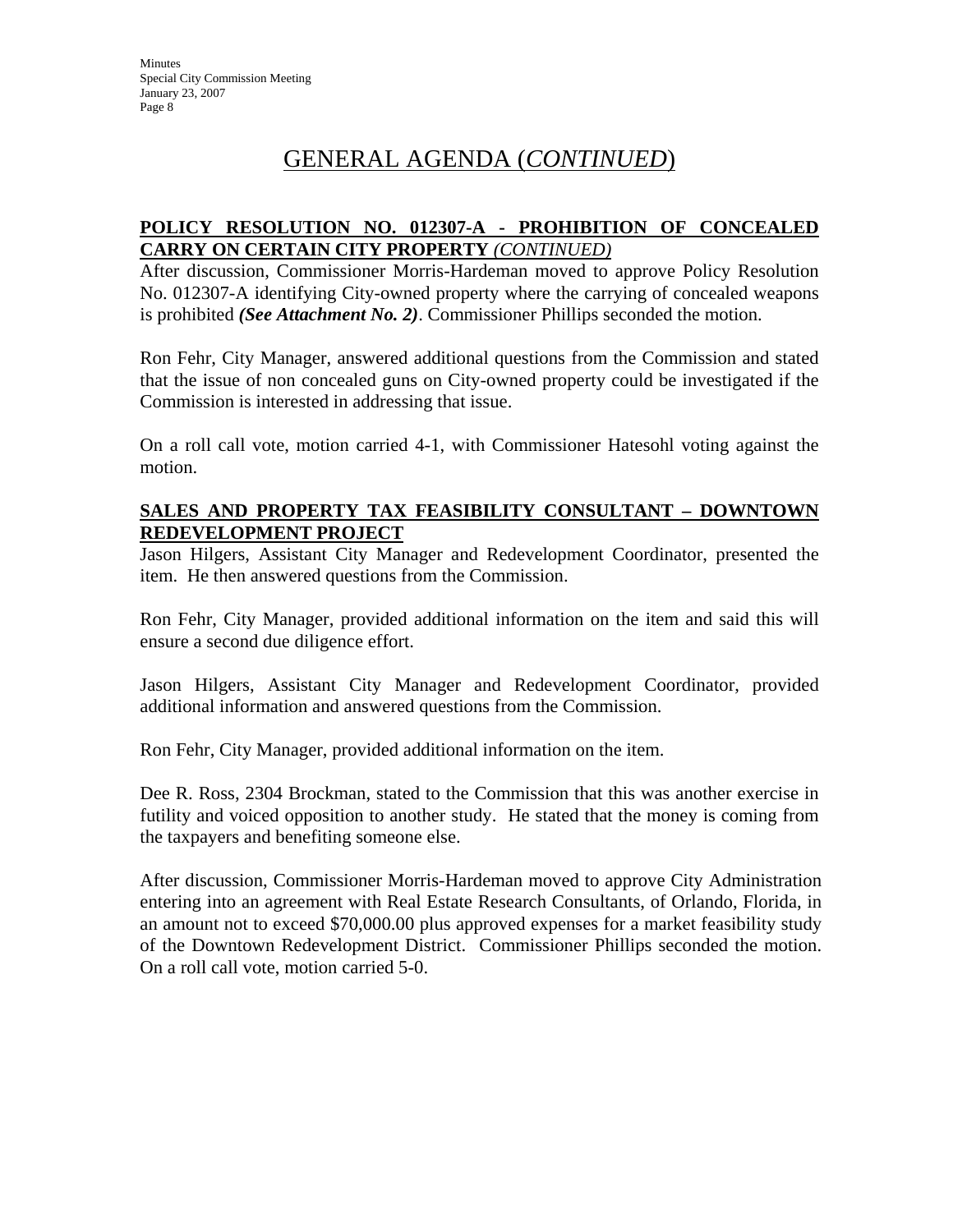Minutes<br>Special City Commission Meeting<br>January 23, 2007<br>Page 9

 $ADJOURNMENT$ <br>At 8:14 p.m. the Commission adjourned.

Afees, CMC, City Clerk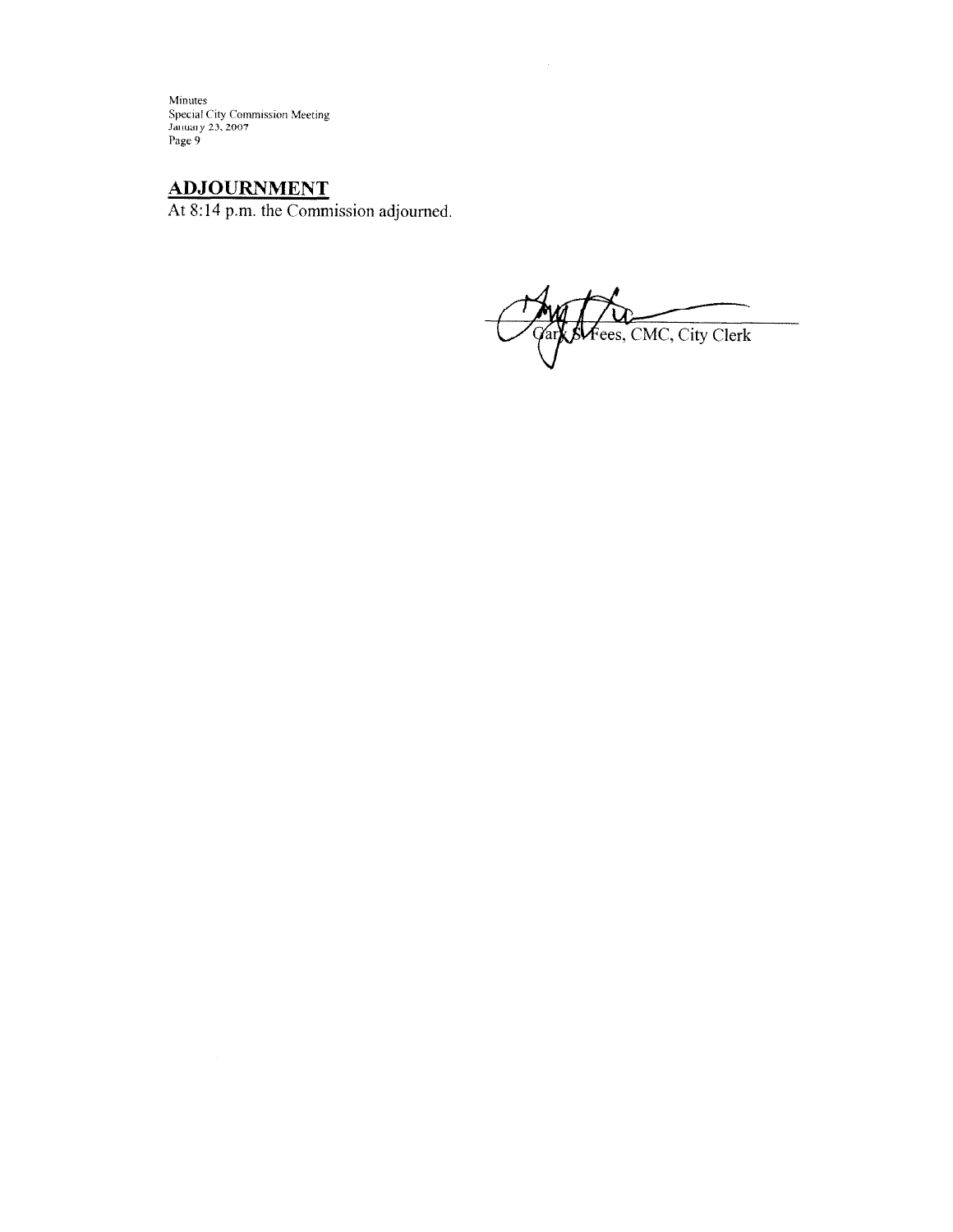#### **STAFF REPORT**

# **ON AN APPLICATION TO AMEND THE APPROVED PLANNED UNIT DEVELOPMENT (PUD)**

# **BACKGROUND**

**APPLICANT:** East Manhattan Developers, L.C. – Steven R. Struebing, Managing Member **ADDRESS:** 819 North Washington, Junction City, KS 66441

**OWNER:** Same **ADDRESS:** Same

**LOCATION:** K-Mart Shopping Center at 401 E. Poyntz Avenue.

**AREA:** 9.37-acres; Lot 1, K-Mart Addition.

**DATE OF PUBLIC NOTICE PUBLICATION:** Monday, November 27, 2006

**DATE OF PUBLIC HEARING: PLANNING BOARD:** Monday, December 18, 2006 **CITY COMMISSION:** Tuesday, January 9, 2007

# **DESCRIPTION OF PROPOSED AMENDMENT:**

- Modify the Permitted Uses of the PUD (Ordinance No. 4635 attached) to allow the Permitted Uses of the C-2, Neighborhood Shopping District, to include: Fabric stores, Financial services, and Office supplies; and to exclude from the proposed list of C-2 District Permitted Uses: Air conditioning, heating and plumbing sales, Churches, chapels, temples and synagogues, and Convenience stores.
- To allow temporary and seasonal outdoor display and storage of merchandise and goods to be permitted between March 1 and October 1 of the calendar year in areas identified on the plans;
- To allow a reduction of off-street parking from the approved 555 to 538 parking spaces, to allow expanded landscape islands and new plantings in existing landscape islands, and a proposed change to landscape irrigation; and,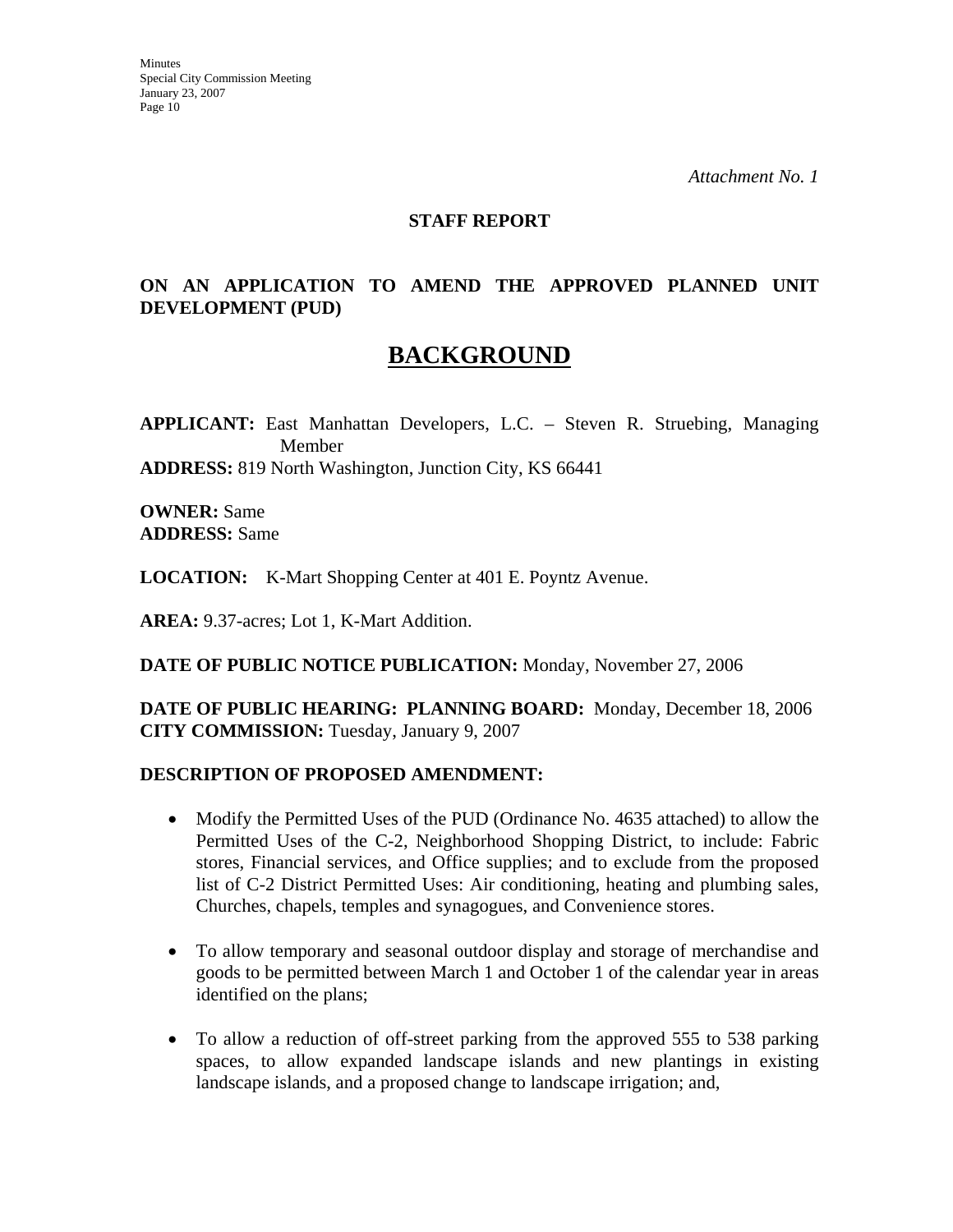- A modification of the vacant grocery store building's floor plan and building façade, which includes a canopy, entrances, material changes, and signs.
- In addition, the applicant forwarded the owner of Town East shopping center a proposed private reciprocal travel easement (attached).

# **Existing Building**

The vacant grocery store building's floor plan, facade and signs will be modified. Interior modifications include two to three tenant spaces and entrances. Gross floor area for the vacant building is 37,153 square feet (total sales area of 28,143 square feet) to be divided into a 22,633 square foot tenant space (16,325 square foot sales area) and a 14,520 square foot tenant space (11,818 square feet in area). The 14,520 square foot area may be further divided into two tenant spaces.

Exterior changes include a new terra cotta standing seam metal roof canopy, brick canopy support columns, new aluminum store front, painting existing ribbed entrance façade to match brick, tan EFIS façade, and new brown fascia panels on the canopy for proposed signs. Signs include proposed fascia signs are 8 square feet in area, of 8 inch tall white pin mounted letters, and 90 square foot backlit box sign over the larger, 22,633 square foot, tenant space.

City Administration suggests that exempt signs, such as address numerals and directional signs, be allowed and that temporary sales aids and portable signs be prohibited.

# **Outdoor Seasonal and Other Storage**

As shown on the proposed site plan, outdoor storage will be along the proposed remodeled facade and along the K-Mart façade. Seasonal display is also proposed in the off-street parking lot for K-Mart and along the Sarber Lane frontage of K-Mart.

A proposed seasonal display area is shown in the parking lot to the south of K-Mart and is approximately 16,400 square feet in area. A second seasonal display area is proposed to the west of the garden center and is approximately 4,600 square feet in area.

The applicant has not indicated what temporary and seasonal merchandise would consist of or what other merchandise and goods would be displayed.

For guidance, Article V, Accessory Uses, Temporary Uses, Home Occupations, Part 2, Temporary Uses Section 5-201 (A-F) regulate temporary merchandise and goods in zoning districts, unless restricted to particular zoning districts (the K-Mart PUD does not indicate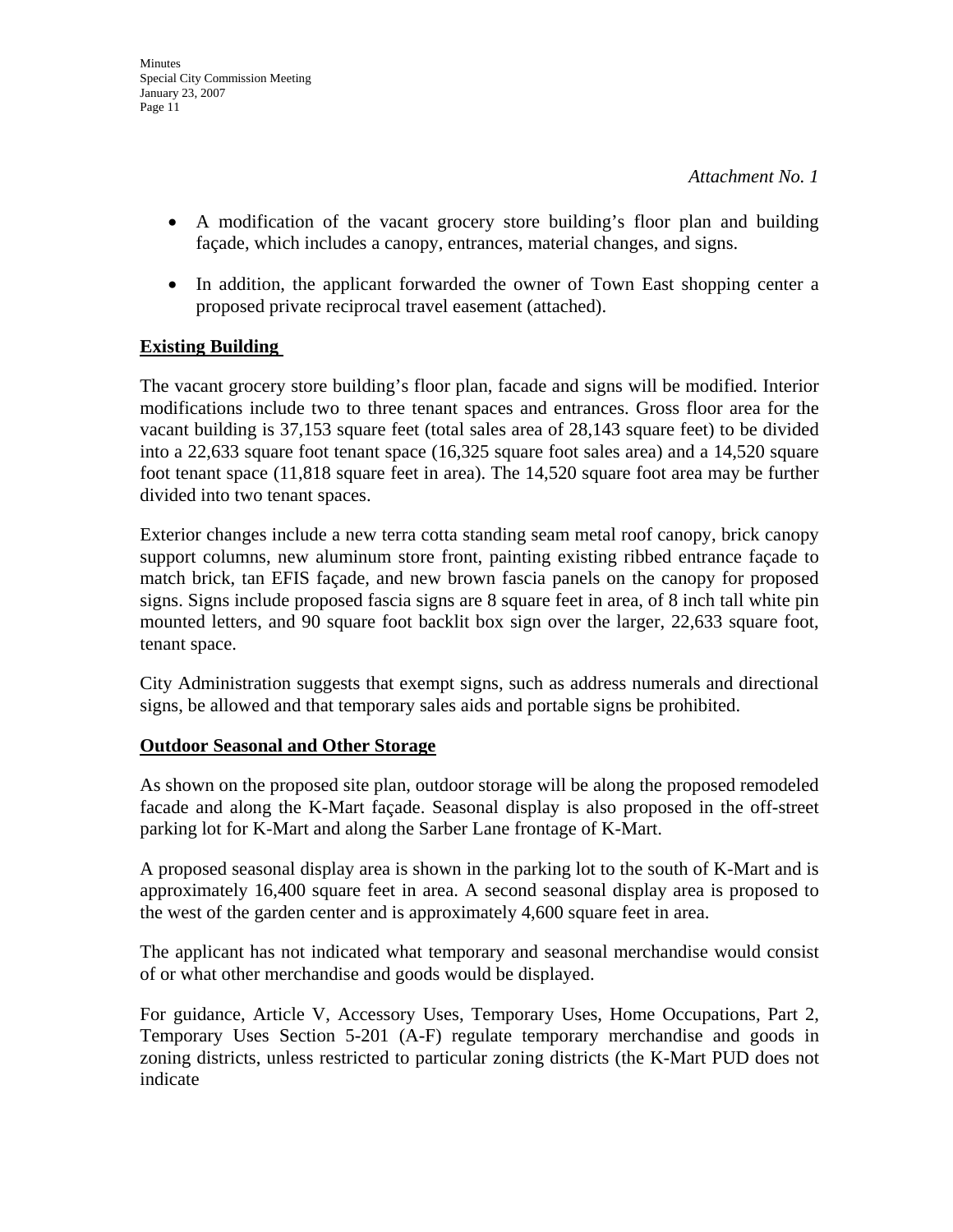#### *Attachment No. 1*

seasonal sales or promotional activities are a permitted accessory use). Seasonal display of merchandise and goods applicable could include: Christmas tree sales, seasonal sales of live planting stock, landscaping materials, and firewood; other promotional activities of retail merchants involving the display of goods and merchandise; and, fireworks stands. Display limitations include: Christmas tree sales not to exceed 60 days, live planting stock, landscaping materials, and firewood not to exceed a total of ten (10) weeks in any six-month period; promotional sales, a total of two weeks in any three-month period; and fireworks stands, which are regulated by Municipal Code.

Common seasonal sales include merchandise and goods such as, but not limited to, live landscape stock and related materials consisting of lawn chairs/furniture, overstock palletized goods and palletized rock/dirt etc. A typical period for display, such as the current Super Wal-Mart display is from March  $1<sup>st</sup>$  to Labor Day. Promotional sidewalk sales events sales are limited to a one (1) week period during the weeks of Memorial Day, July  $4<sup>th</sup>$ , and Labor Day.

# **Off-Street parking and Landscaping**

The existing PUD is required to have 555 parking spaces, a ratio of 5.20 parking spaces per 1,000 square of gross floor area. Five hundred and thirty eight (538) parking spaces exist. In part, the reduction is due accessible parking added after approval in 1990. The proposed 538 parking spaces results in a proposed ratio of 5.17 parking spaces per 1,000 square feet of net retail floor space. The proposed seasonal display area for K-Mart reduces the total number of off-street parking spaces by 56 parking spaces for that portion of the calendar year from March 1 to October 1, or 482 parking spaces, as well as 5 spaces lost for expanded new landscape islands south of the remodeled building, resulting in a ratio of 4.63, for at least.

Expanded landscape islands and existing islands south of the remodeled building will be landscaped with new ground cover shrubs. A note on the plan indicates the owner will follow a regular schedule of watering of a method and rate to maintain landscaping in lieu of underground irrigation. The 1990 PUD landscape plan indicated underground irrigation was required and was installed. Repair or replacement of underground irrigation will ensure adequate maintenance of landscaping.

# **MATTERS TO BE CONSIDERED WHEN AMENDING A PLANNED UNIT DEVELOPMENT**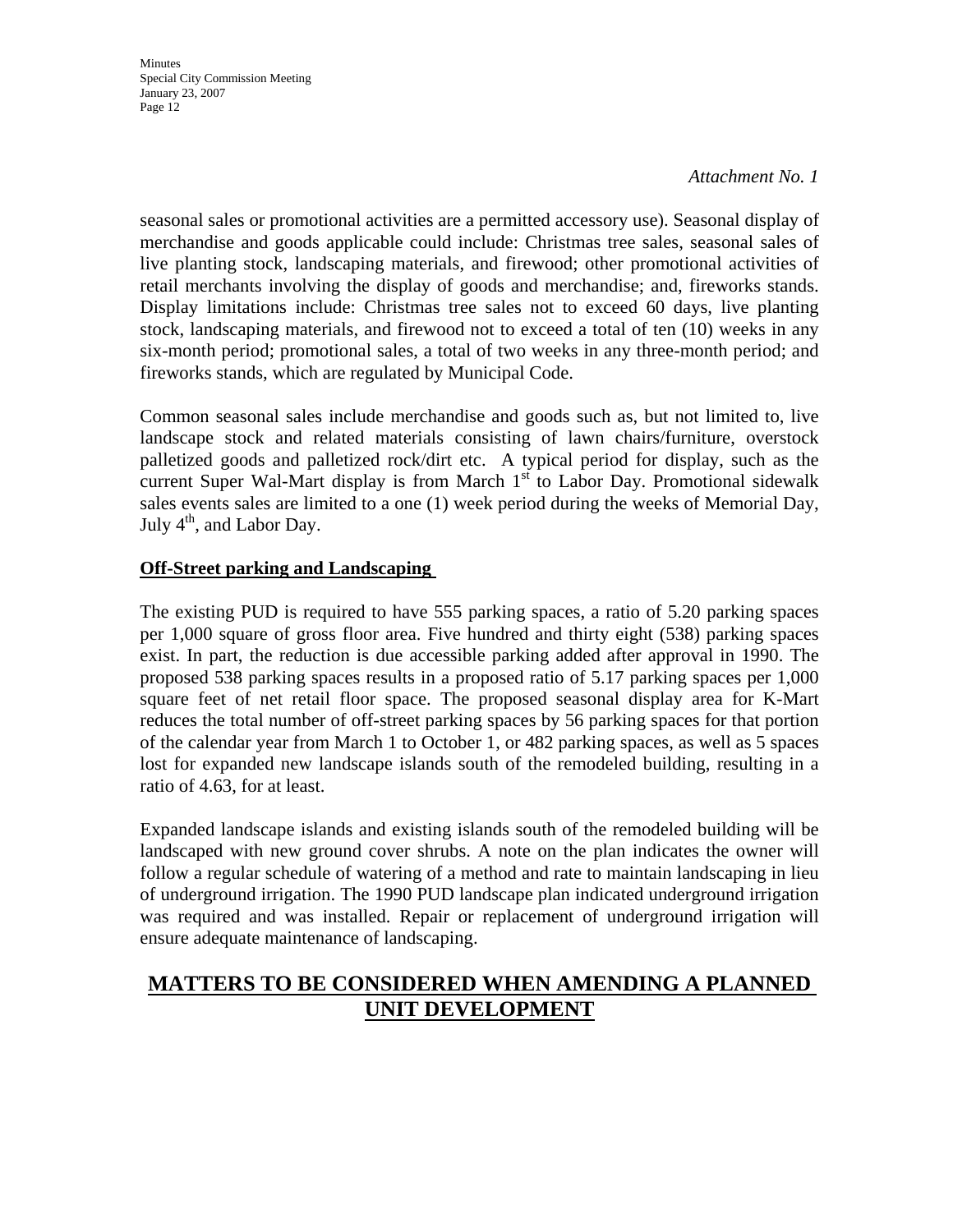*Attachment No. 1* 

**WHETHER THE PROPOSED AMENDMENT IS CONSISTENT WITH THE INTENT AND PURPOSE OF THE APPROVED PUD, AND WILL PROMOTE THE EFFICIENT DEVELOPMENT AND PRESERVATION OF THE ENTIRE PUD:** The Permitted Uses of the K-Mart PUD are discount department stores, garden center, auto service center and a grocery store. The current major tenant is K-Mart and its garden center. The auto center building and grocery store building are vacant.

The applicant indicates, "The intent and purpose of the PUD as originally approved was for a major retail shopping district. All of the changes to the permitted uses which are requested are consistent with the original intended use of the property, and are in fact nearly identical to the permitted uses under the City's C-2 Neighborhood Shopping District Zone."

Seasonal display is an accessory use in the existing PUD. The existing Garden Center allows permanent outdoor display in an area enclosed by chain link fence. Seasonal display of landscaping materials occur annually in the parking lot south of K-Mart and along the front of the building. In the past, seasonal outdoor storage of landscaping materials also occurred to the west of the Garden Center. Seasonal display of landscaping materials on the sidewalk in front of K-Mart is common occurrence. The proposed Amendment establishes clear areas for seasonal and temporary storage.

Changes to the off-street parking reflect existing and temporary conditions. Building façade changes to the vacant grocery store building are in response to previous comments by the Manhattan Urban Area Planning Board during a public hearing conducted on October 16, 2006 to consider a similar Amendment, which was withdrawn by the applicant.

**WHETHER THE PROPOSED AMENDMENT IS MADE NECESSARY BECAUSE OF CHANGED OR CHANGING CONDITIONS IN OR AROUND THE PUD, AND THE NATURE OF SUCH CONDITIONS:** The applicant indicates that, " Only two uses are specified as permitted under the approved PUD: discount department stores and grocery stores. The grocery supermarket space as reflected on the Final Development Plan is currently vacant. Because of the dramatic change and consolidation in the grocery supermarket business and the addition in the immediate vicinity of very large supermarkets (Dillons and Wal-Mart Supercenter), it is highly unlikely that another grocery supermarket operator will locate in this space, and the space will likely remain vacant without a change in permitted uses."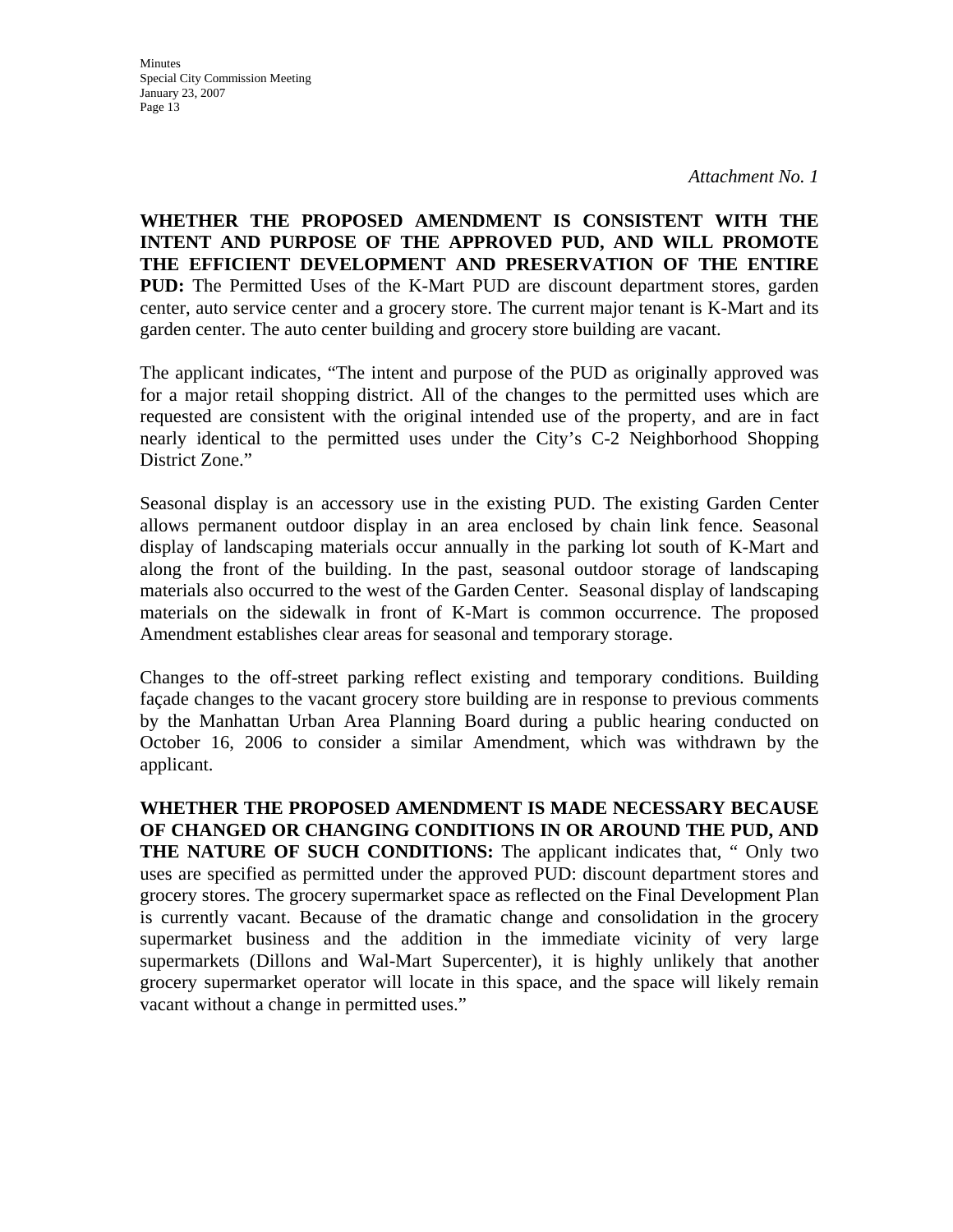*Attachment No. 1* 

**WHETHER THE PROPOSED AMENDMENT WILL RESULT IN A RELATIVE GAIN TO THE PUBLIC HEALTH, SAFETY, CONVENIENCE OR GENERAL WELFARE, AND IS NOT GRANTED SOLELY TO CONFER A SPECIAL BENEFIT UPON ANY PERSON:** No specific gain to the public is found; however, no public improvements or easements are adversely affected. The proposed amendment will not be granted as a special benefit to any one person, but will benefit the public as a whole by allowing more shopping opportunities.

# **ADDITIONAL MATTERS TO BE CONSIDERED WHEN AMENDING A PLANNED UNIT DEVELOPMENT**

**1. LANDSCAPING:** Landscape islands will be expanded with updated juniper ground cover in islands to the south of the current vacant grocery store building. Underground irrigation was added in 1990 and should be used to ensure landscaping is maintained. The property owner should be responsible for maintenance of landscaping south of the vacant grocery store building.

**2. SCREENING:** The proposed storage areas are similar to outdoor storage associated with other large retailers, such as Home Depot and the Super Wal-Mart, both of which have outdoor storage adjacent to the building in areas that are screened in a similar manner as proposed with the Amendment. Wal-Mart also allows seasonal display in the parking lot. In addition, the outdoor garden area adjacent to the west end of K-Mart has been a permanent outdoor storage area since at least 1990. Other large sites such as Wal-Mart and Home Depot have outdoor storage for seasonal and other merchandise.

**3. DRAINAGE:** The proposed Amendment does not alter drainage. The site drains to storm sewer inlets in the parking lot, which connect to off-site underground storm sewer pipes.

# **4. CIRCULATION:**

# **Access**

The site is accessed from two curb cuts off Sarber Lane and a main entrance and secondary entrance off East Poyntz Avenue (US 24 Highway) Frontage Road. Sidewalks do not exist along street frontages. No changes to circulation are proposed.

Access to the PUD is also from Town East shopping center to the east of the K-Mart PUD, since the parking lots adjoin one another. The applicant forwarded the owner of Town East shopping center a proposed private reciprocal travel easement.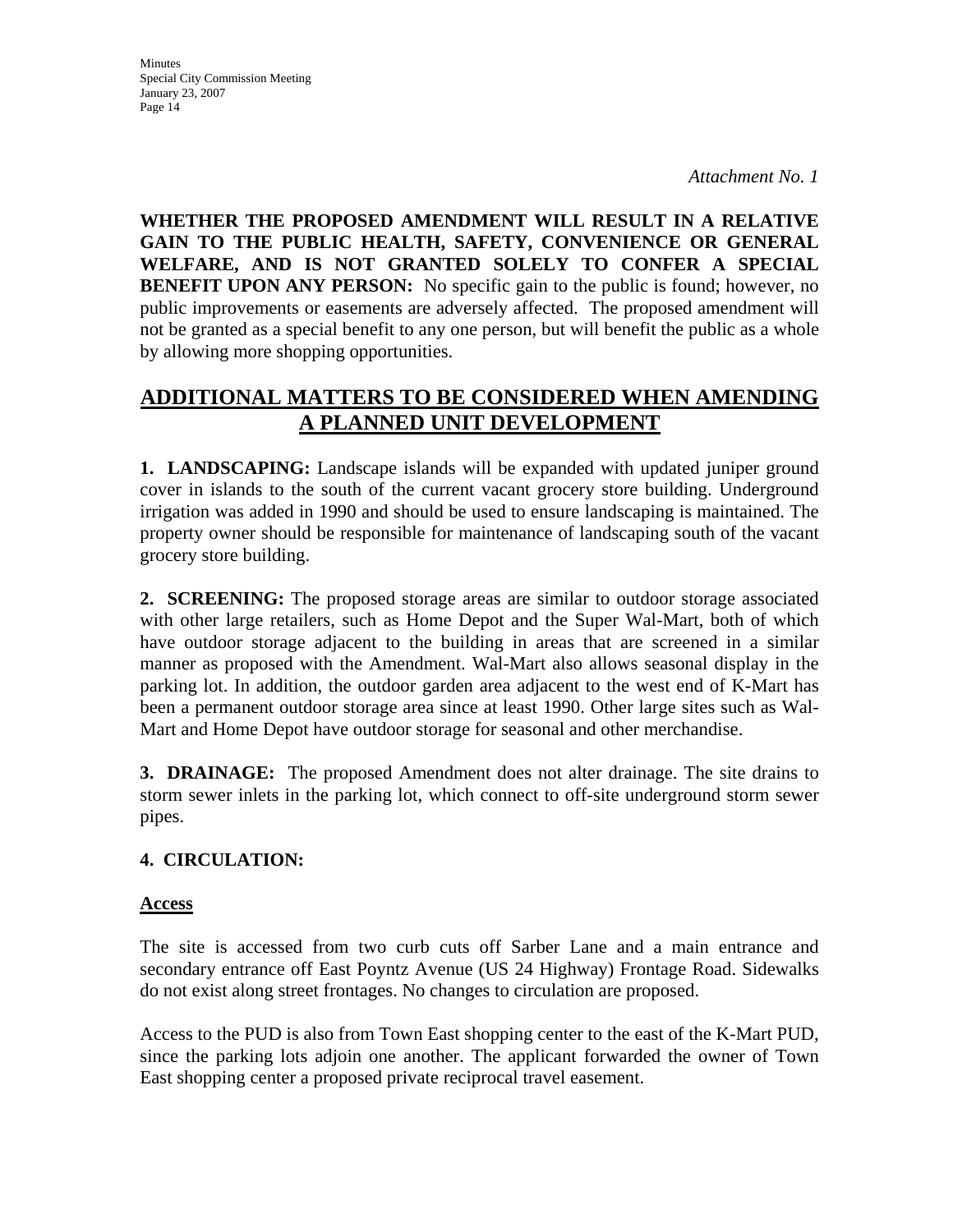## **Off-Street Parking**

The proposed number of off-street parking spaces is reduced by 56 spaces during the parking lot seasonal display for K-Mart. The reduction of parking spaces is temporary in nature, typically between late March to Labor Day. As stock is reduced, the display area commonly is reduced in area with more parking spaces becoming available. Adequate parking should be available.

**5. OPEN SPACE AND COMMON AREA:** There is no common area/open space in the K-Mart PUD.

**6. CHARACTER OF THE NEIGHBORHOOD:** The area is characterized by a mix of retail and service commercial uses along East Poyntz Avenue and Sarber Lane. Some commercial areas are characterized as shopping centers and some are individual sites. Industrial manufacturing uses are in the neighborhood, but not along the same access routes as the retail and service commercial uses.

**EXISTING USE:** K-Mart PUD: discount department store with garden center, and vacant auto service center and vacant grocery store

**PHYSICAL AND ENVIRONMENTAL CHARACTERISTICS:** The PUD is a developed retail shopping area with off-street parking lots, access drives and parking lot landscape islands and perimeter landscaping. Existing building pads are in the 100 Year Flood Plain. The Base Flood Elevation is 1008 feet. The approved Final Development Plan indicates that lowest enclosed floor elevations are between 1008 feet and 1009 feet. Existing buildings are legally nonconforming to the current elevation requirement, which requires one foot of elevation above 1008 feet. Substantial improvements to existing buildings require the lowest enclosed floor to be at least one foot above 1008 feet, or a minimum elevation of 1009 feet.

# **SURROUNDING LAND USE AND ZONING:**

- **(1) NORTH:** manufacturing and automobile service commercial; I-2, Industrial Park District and C-5, Highway Service Commercial District.
- **(2) SOUTH:** US 24 Highway, railroad: I-3, Light Industrial District.
- **(3) EAST:** Town East retail shopping center, undeveloped highway service commercial lot: C-2, Neighborhood Shopping District and C-5 District.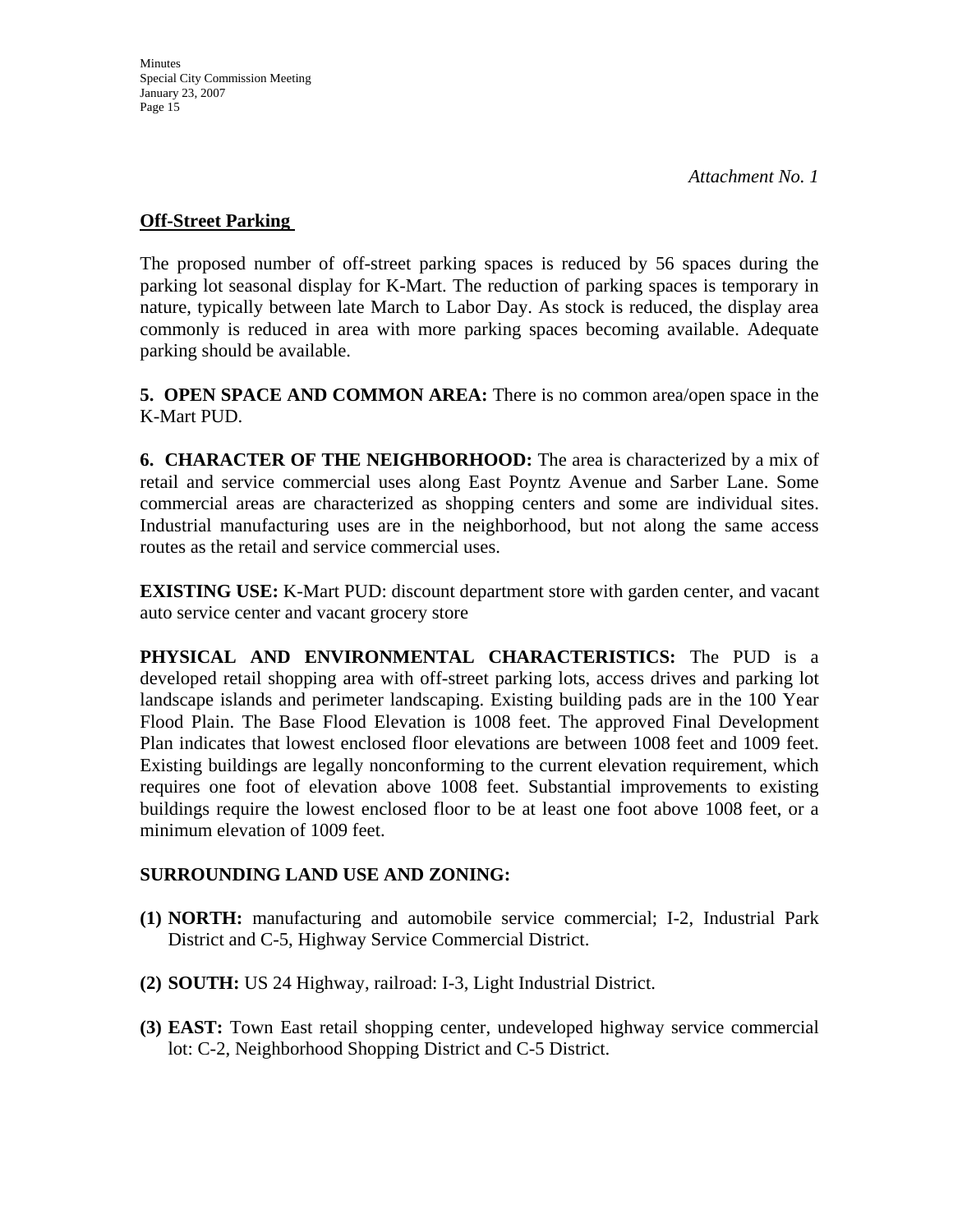**(4) WEST:** Sarber Lane, restaurant, grocery and furniture stores, auto repair; PUD and C-5 District.

# **GENERAL NEIGHBORHOOD CHARACTER:** See above.

**SUITABILITY OF SITE FOR USES UNDER CURRENT ZONING:** The site is suitable for the permitted uses.

**COMPATIBILITY OF PROPOSED DISTRICT WITH NEARBY PROPERTIES AND EXTENT TO WHICH IT MAY HAVE DETRIMENTAL AFFECTS:** The proposed Amendment should not adversely impact surrounding properties. The adjoining property to the east is Town East shopping center, which is zoned C-2, Neighborhood Shopping District, and undeveloped C-5, Highway Service Commercial District. The shopping center consists of an "L" shaped building abutting the eastern wall of the vacant grocery building and a vacant C-5 lot, in the southwestern corner of the Town East shopping center. To the south are East Poyntz Avenue right-of-way and railroad tracks. To the north is an industrial park. To the west is Sarber Lane right-of-way, a restaurant, newly constructed and existing furniture stores, grocery store and auto service related services. The proposed Amendment adds all of the Permitted Uses of the C-2, Neighborhood Shopping District, which is generally consistent with the commercial nature of the surrounding neighborhood in which neighborhood shopping and highway service uses are allowed. Display of seasonal and other merchandise and goods is an accessory use of the existing K-Mart PUD.

Seasonal outdoor storage is consistent with activities on surrounding neighborhood properties such as Dillons and the Super Wal-Mart PUD.

**CONFORMANCE WITH COMPREHENSIVE PLAN:** The Manhattan Urban Area Comprehensive Plan identifies the K-Mart Shopping Center as Community Commercial (CC), which is a mix of retail and commercial services in a unified setting that serves the entire community. The proposed Amendment to the PUD will continue these types of activities and conforms to the Comprehensive Plan.

The proposed Amendment is generally in conformance with the Comprehensive Plan.

# **ZONING HISTORY AND LENGTH OF TIME VACANT AS ZONED:**

- 1969: Annexed and zoned C-5, Service Commercial District, and I-2, Industrial Park District.
- 1973: Rezoned to Planned Unit Development for K-Mart, auto service and outdoor garden and food store.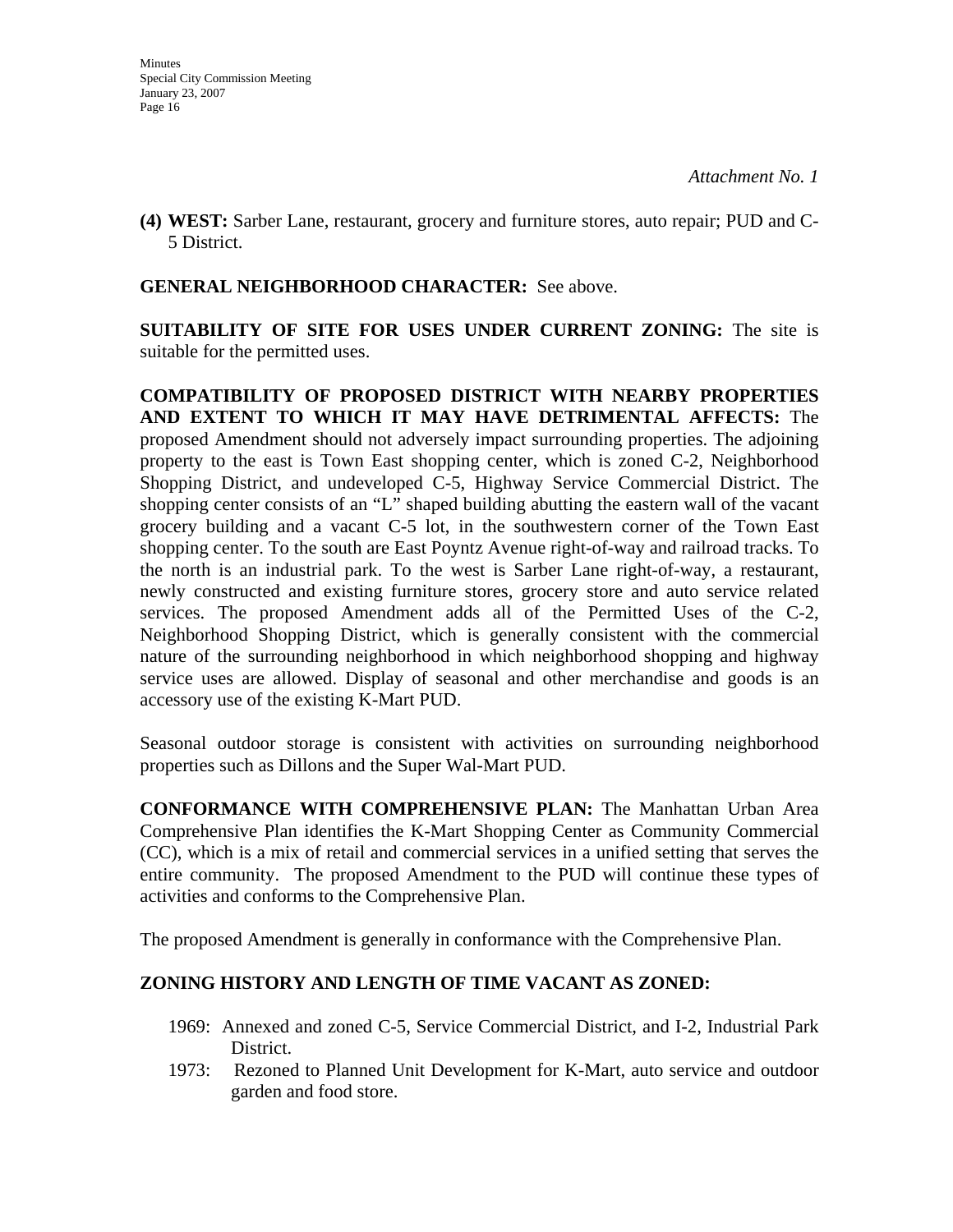1985: Amendment to add floor space to Food-4-Less building.

1987: Amendment to expand outdoor K-Mart garden center.

1990: Rezoned to a new Commercial Planned Unit Development in order to expand the existing K-Mart, alter landscaping, and to allow an automobile service center.

1997: Amend signage for auto service center.

2003: Amend signage and landscaping plans.

 2006: MUAPB conducts public hearing on October 16, 2006, and recommends denial of an Amendment to the K-Mart PUD. Applicant withdraws application.

**CONSISTENCY WITH INTENT AND PURPOSE OF THE ZONING ORDINANCE:** The intent and purpose of the Zoning Regulations is to protect the public health, safety, and general welfare; regulate the use of land and buildings within zoning districts to assure compatibility; and to protect property values. The PUD Regulations are intended to provide a maximum choice of living environments by allowing a variety of housing and building types; a more efficient land use than is generally achieved through conventional development; a development pattern that is in harmony with land use density, transportation facilities and community facilities; and a development plan which addresses specific needs and unique conditions of the site which may require changes in bulk regulations or layout.

The proposed Amendment is consistent with the intent and purposes of the Zoning Regulations, and the intent of the PUD Regulations.

**RELATIVE GAIN TO THE PUBLIC HEALTH, SAFETY AND WELFARE THAT DENIAL OF THE REQUEST WOULD ACCOMPLISH, COMPARED WITH THE HARDSHIP IMPOSED UPON THE APPLICANT:** There appears to be no relative gain to the public, which denial would accomplish. No adverse impacts to the public are expected. There may be a hardship to the applicant if the amendment is denied.

**ADEQUACY OF PUBLIC FACILITIES AND SERVICES:** Adequate public utilities and facilities are available to serve the PUD.

# **OTHER APPLICABLE FACTORS:** None.

# **STAFF COMMENTS:**

City Administration recommends approval of the proposed Amendment of the K-Mart Planned Unit Development with the following conditions of approval: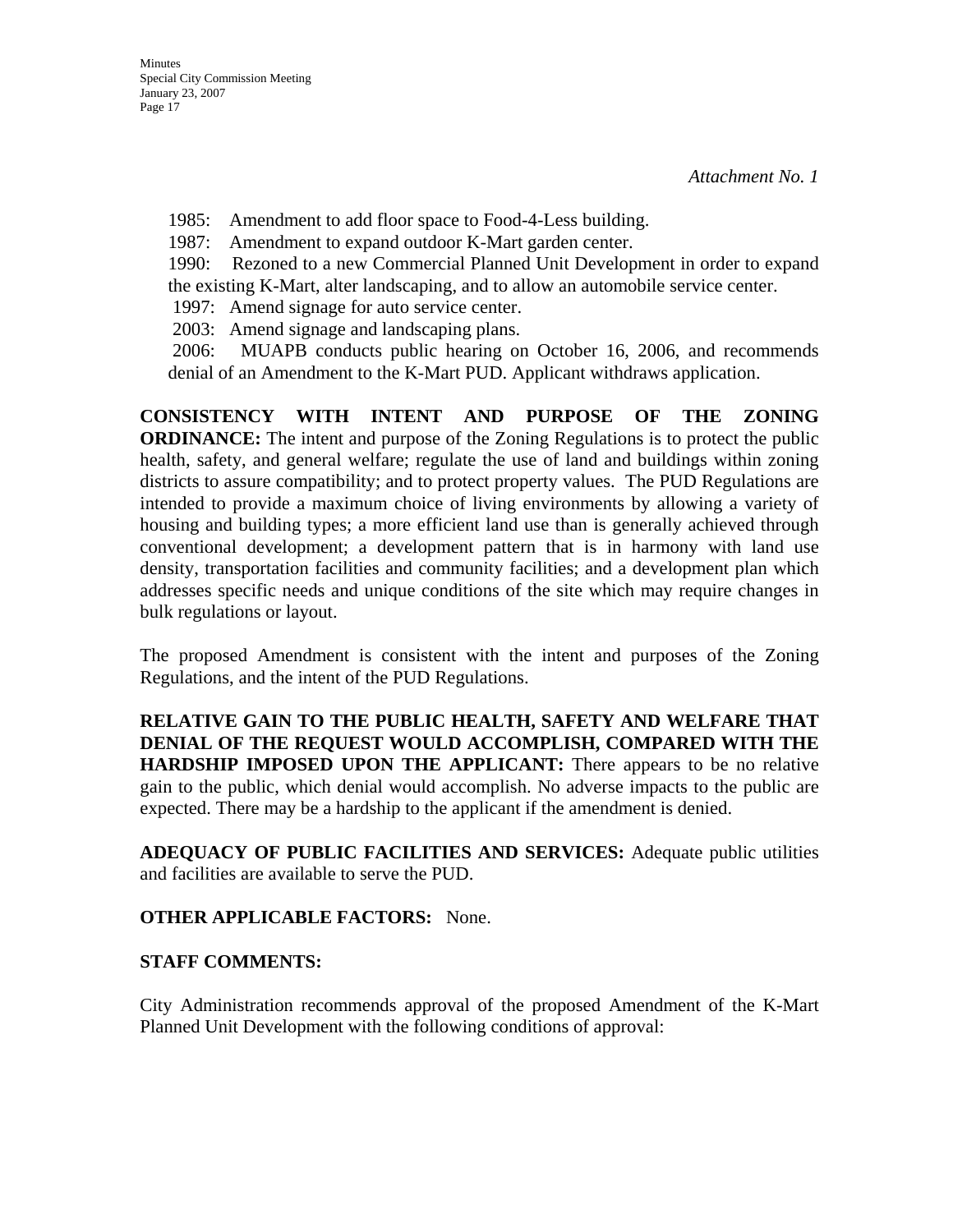- 1. Permitted Uses shall include: all of the Permitted Uses of the C-2, Neighborhood Shopping District to include: Fabric stores, Financial services, and Office supplies; and exclude from the proposed list of C-2 District Permitted Uses: Air conditioning, heating and plumbing sales, Churches, chapels, temples and synagogues, and Convenience stores.
- 2. Building façade and signs shall be provided, as proposed.
- 3. Exempt signage shall be permitted as described in Article VI, Section 6-104  $(A)(1), (2), (4), (5), (7)$  and (8); and Section 6-104 (B)(2), of the Manhattan Zoning Regulations. Temporary sales aids and portable signs, as described in Article VI, Signs, of the Manhattan Zoning Regulations, shall be prohibited.
- 4. Seasonal outdoor display, storage and sales shall be limited to the parking lot in front of K-Mart, to the west of the K-Mart Garden Center, and along the front of the buildings, as shown on the application documents.
- 5. Seasonal sales shall be limited to a period from March  $1<sup>st</sup>$  to Labor Day weekend of each year.
- 6. Seasonal sales shall include merchandise and goods such as, but not limited to, live landscape stock and related materials consisting of lawn chairs/furniture, overstock palletized goods and palletized rock/dirt and similar merchandise and goods.
- 7. Sidewalk sales shall be limited to a one (1) week period during the weeks of Memorial Day, July  $4<sup>th</sup>$ , and Labor Day.
- 8. Landscaping shall be maintained in good condition by the property owner.
- 9. The underground irrigation system shall be used to irrigate landscaping.
- 10. Landscaping shall be provided consistent with approved landscaping plans.
- 11. A Landscaping Performance Agreement between the City and the property owner shall be entered into, prior to issuance of a building permit.

# **ALTERNATIVES:**

- 1. Recommend approval of the proposed Amendment of the K-Mart Planned Unit Development, and Ordinance No. 4635, stating the basis for such recommendation.
- 2. Recommend denial of the proposed Amendment of the K-Mart Planned Unit Development, and Ordinance No. 4635, stating the specific reasons for denial.
- 3. Table the proposed Amendment(s) to a specific date, for specifically stated reasons.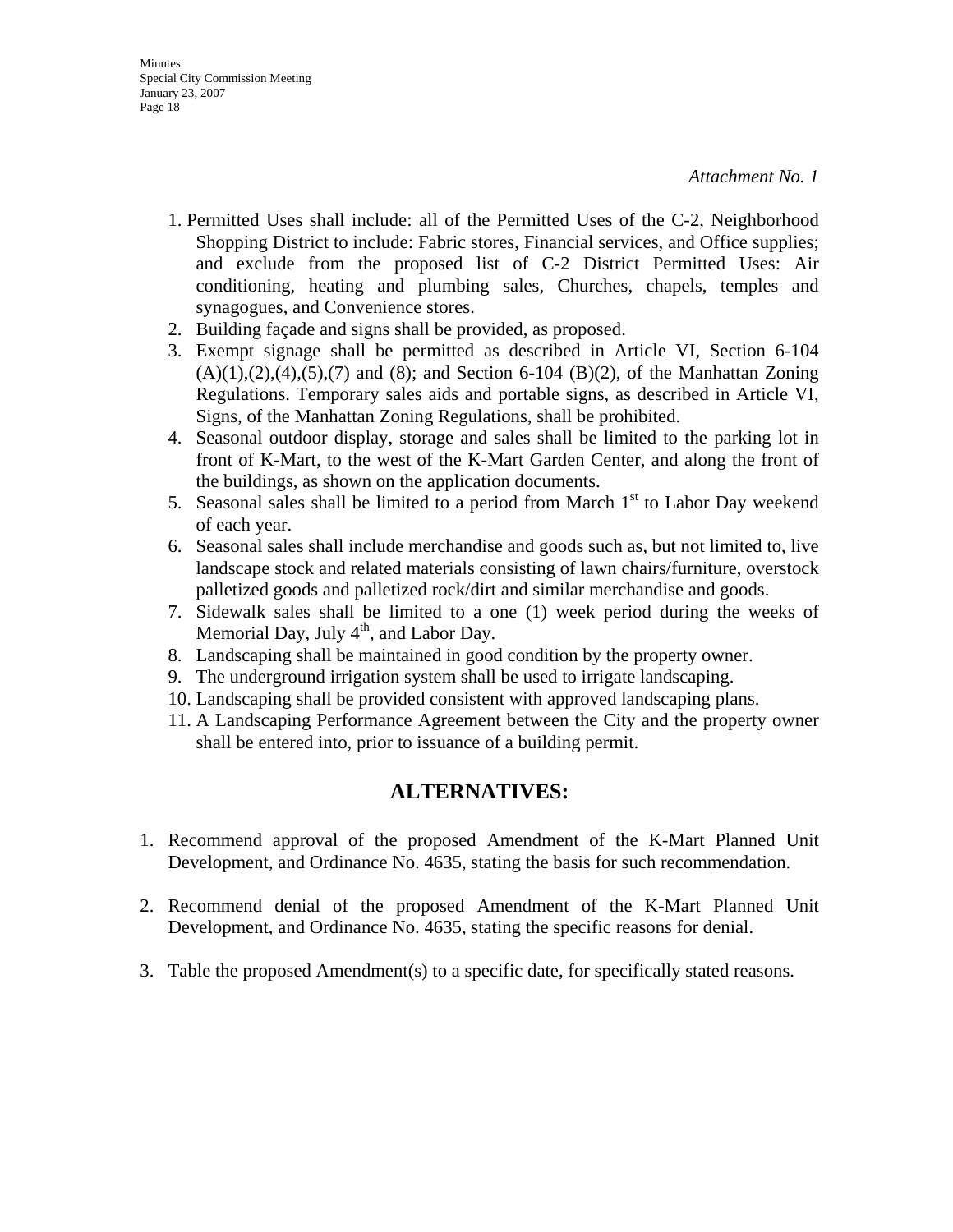*Attachment No. 1* 

# **POSSIBLE MOTION:**

The Manhattan Urban Area Planning Board recommends approval of the proposed Amendment of the K-Mart Planned Unit Development, and Ordinance No. 4635, based on the findings in the Staff Report, with the conditions recommended by City Administration.

**PREPARED BY:** Steve Zilkie, AICP, Senior Planner

**DATE:** December 12, 2006 06031